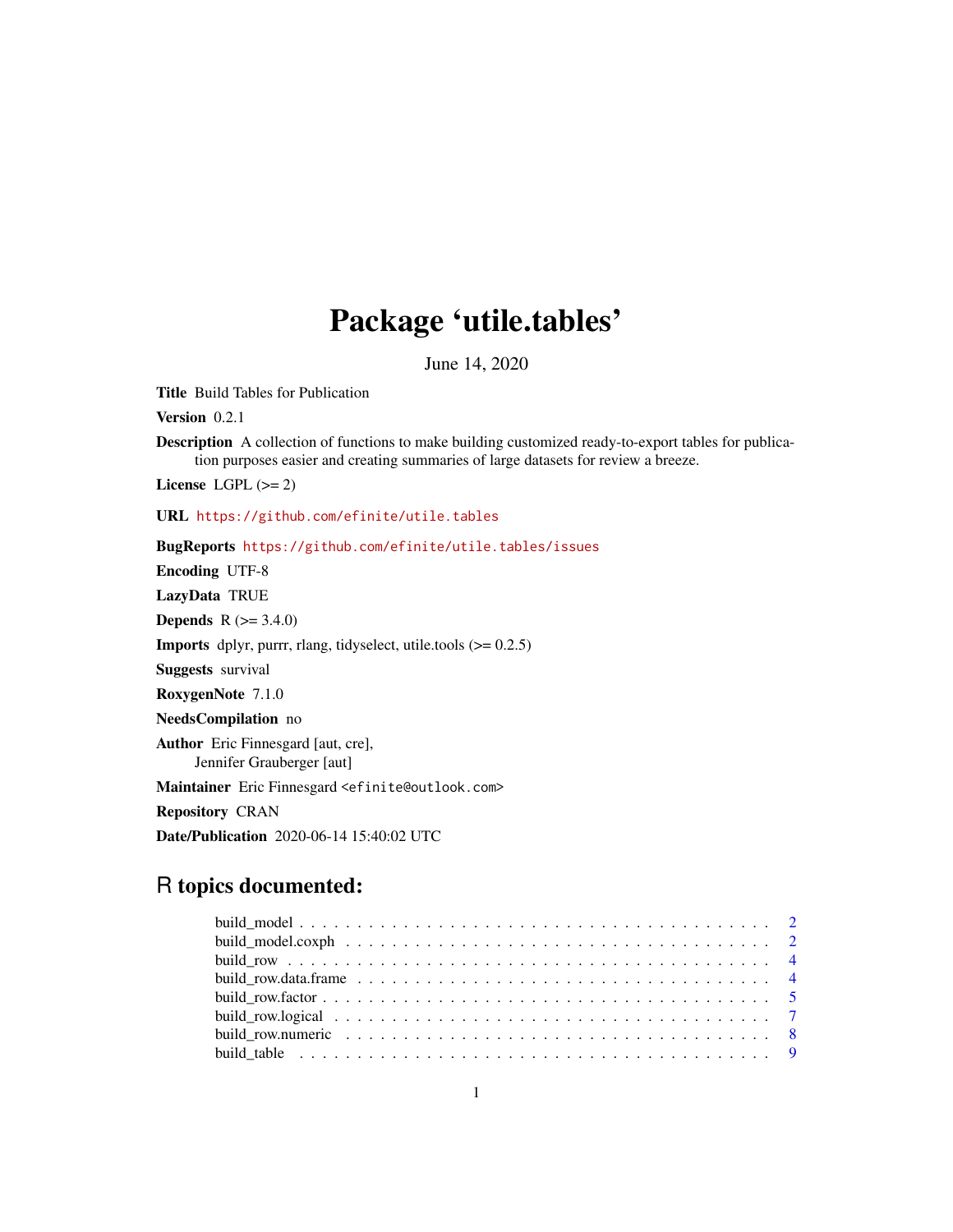<span id="page-1-0"></span>

| Index |  |  |  |  |  |  |  |  |  |  |  |  |  |  |  | -15 |
|-------|--|--|--|--|--|--|--|--|--|--|--|--|--|--|--|-----|
|       |  |  |  |  |  |  |  |  |  |  |  |  |  |  |  |     |
|       |  |  |  |  |  |  |  |  |  |  |  |  |  |  |  |     |
|       |  |  |  |  |  |  |  |  |  |  |  |  |  |  |  |     |

<span id="page-1-2"></span>build\_model *Build models*

## Description

Models specified terms in model data against an existing model and returns a clean, human readable table of summarizing the effects and statistics for the newly generated model. This function is meant to simplify fitting a large number of variables against a set of time-to-event data.

#### Usage

```
build_model(.object, ...)
```
## Arguments

| .object                 | An object of a supported class. See S3 methods below. |
|-------------------------|-------------------------------------------------------|
| $\cdot$ $\cdot$ $\cdot$ | Arguments passed to the appropriate S3 method.        |

#### Value

An object of class tbl\_df (tibble) summarizing the provided object.

#### See Also

[build\\_model.coxph](#page-1-1)

<span id="page-1-1"></span>build\_model.coxph *Build Cox PH models*

## Description

Models specified terms in model data against an existing model and returns a clean, human readable table of summarizing the effects and statistics for the newly generated model. This functions greatly simplifies fitting a large number of variables against a set of time-to-event data.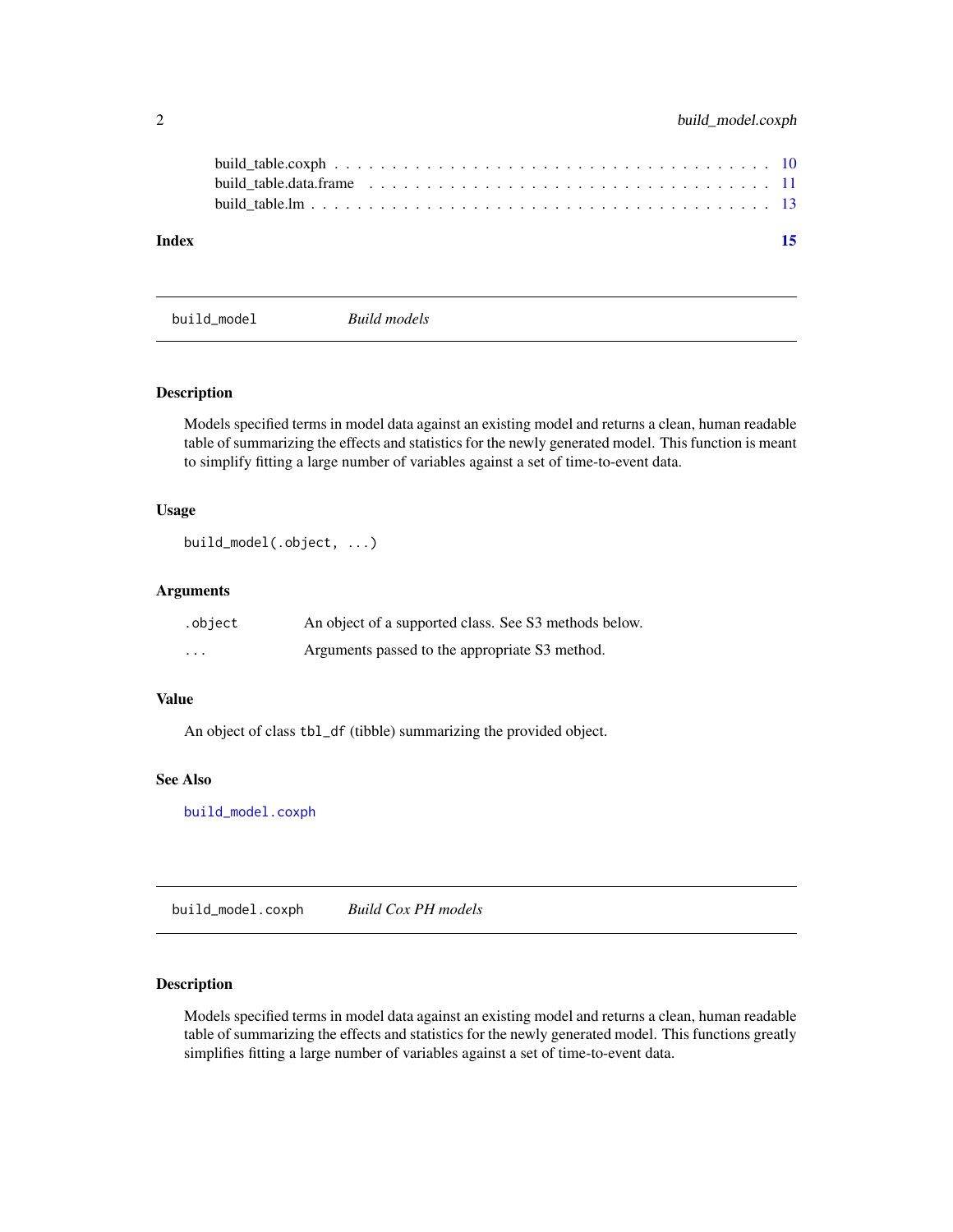## <span id="page-2-0"></span>build\_model.coxph 3

## Usage

```
## S3 method for class 'coxph'
build_model(
  .object,
  ...,
  mv = FALSE,.test = c("LRT", "Wald"),.show.test = FALSE,
  . level = 0.95,.percent.sign = TRUE,
  .digits = 1,
  .p.digits = 4\mathcal{L}
```
#### Arguments

| .object       | An object of class coxph.                                                                                                                        |
|---------------|--------------------------------------------------------------------------------------------------------------------------------------------------|
| $\cdots$      | One or more unquoted expressions separated by commas representing columns<br>in the model data frame. May be specified using tidyselect helpers. |
| .mV           | A logical. Fit all terms into a single multivariable model. If left FALSE, all<br>terms are fit in their own univariate models.                  |
| .test         | A character. The name of a stats:: drop1 test to use with the model.                                                                             |
| .show.test    | A logical. Append a columns for the test and accompanying statistic used to<br>derive the p-value.                                               |
| .level        | A double. The confidence level required.                                                                                                         |
| .percent.sign | A logical. Paste a percent symbol after all reported frequencies.                                                                                |
| .digits       | An integer. The number of digits to round numbers to.                                                                                            |
| .p.digits     | An integer. The number of p-value digits to report. Note that the p-value still<br>rounded to the number of digits specified in . digits.        |

#### Value

An object of class data.frame summarizing the provided object. If the tibble package has been installed, a tibble will be returned.

#### See Also

## [build\\_model](#page-1-2)

## Examples

```
library(survival)
library(dplyr)
data_lung <- lung %>%
  mutate_at(vars(inst, status, sex), as.factor) %>%
  mutate(status = case_when(status == 1 \sim \emptyset, status == 2 \sim 1))
```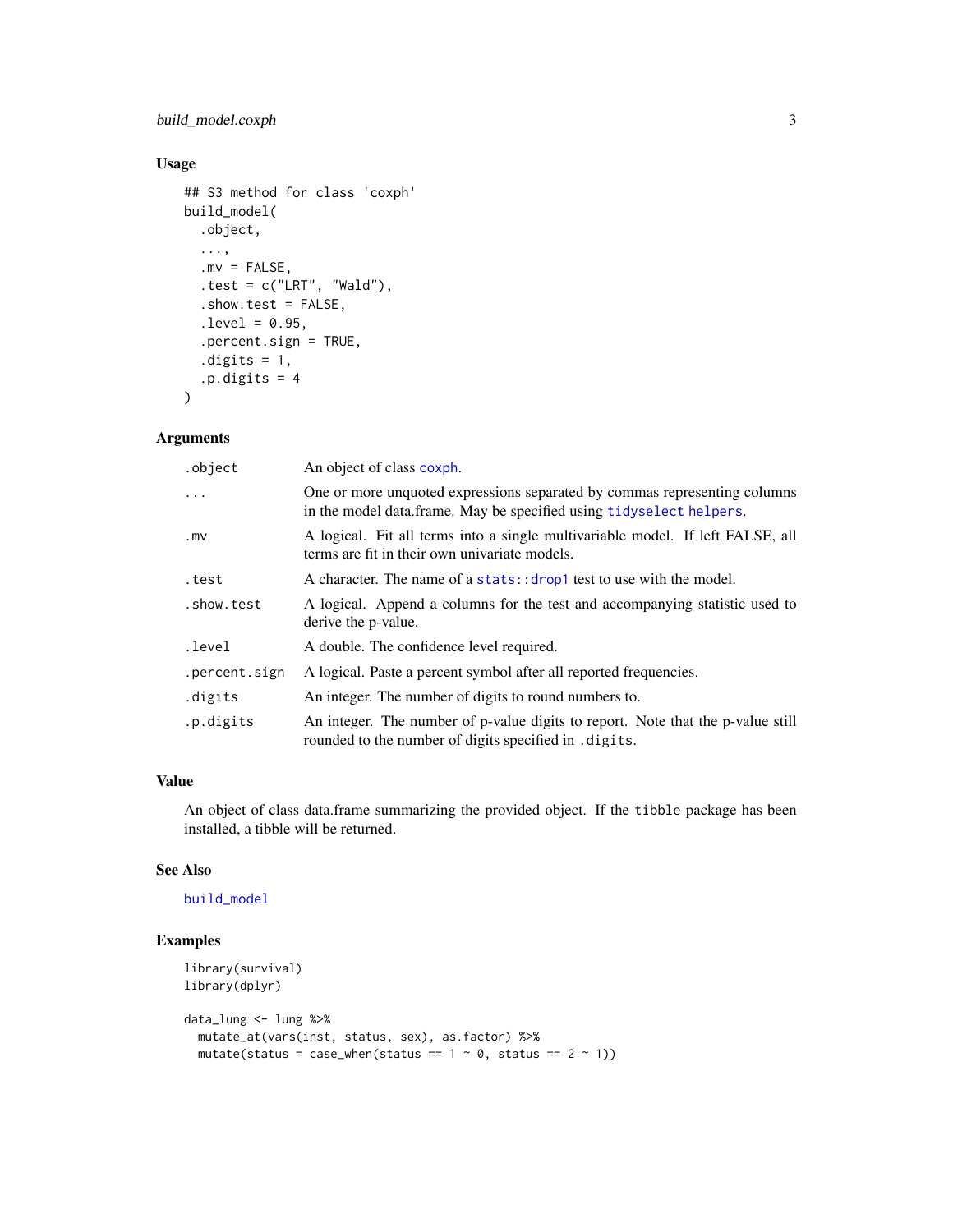```
fit \le coxph(Surv(time, status) \sim 1, data = data_lung)
# Create a univariate model for each variable
fit %>% build_model(sex, age)
```
## <span id="page-3-2"></span>build\_row *Build summary rows*

## Description

Summarize a data into a data.frame row(s). Optional stratification and null hypothesis testing using a factor or logical.

#### Usage

build\_row $(x, \ldots)$ 

#### Arguments

|                         | An object of a supported class. See S3 methods below. |
|-------------------------|-------------------------------------------------------|
| $\cdot$ $\cdot$ $\cdot$ | Arguments passed to the appropriate S3 method.        |

#### Value

An object of class tbl\_df (tibble) summarizing the provided data.

#### See Also

[build\\_row.data.frame](#page-3-1), [build\\_row.numeric](#page-7-1), [build\\_row.logical](#page-6-1), [build\\_row.factor](#page-4-1)

<span id="page-3-1"></span>build\_row.data.frame *Summarize a data.frame or tibble*

#### Description

Summarize a data.frame (row counts). Optional stratification using a factor or logical with the same size as the tibble.

<span id="page-3-0"></span>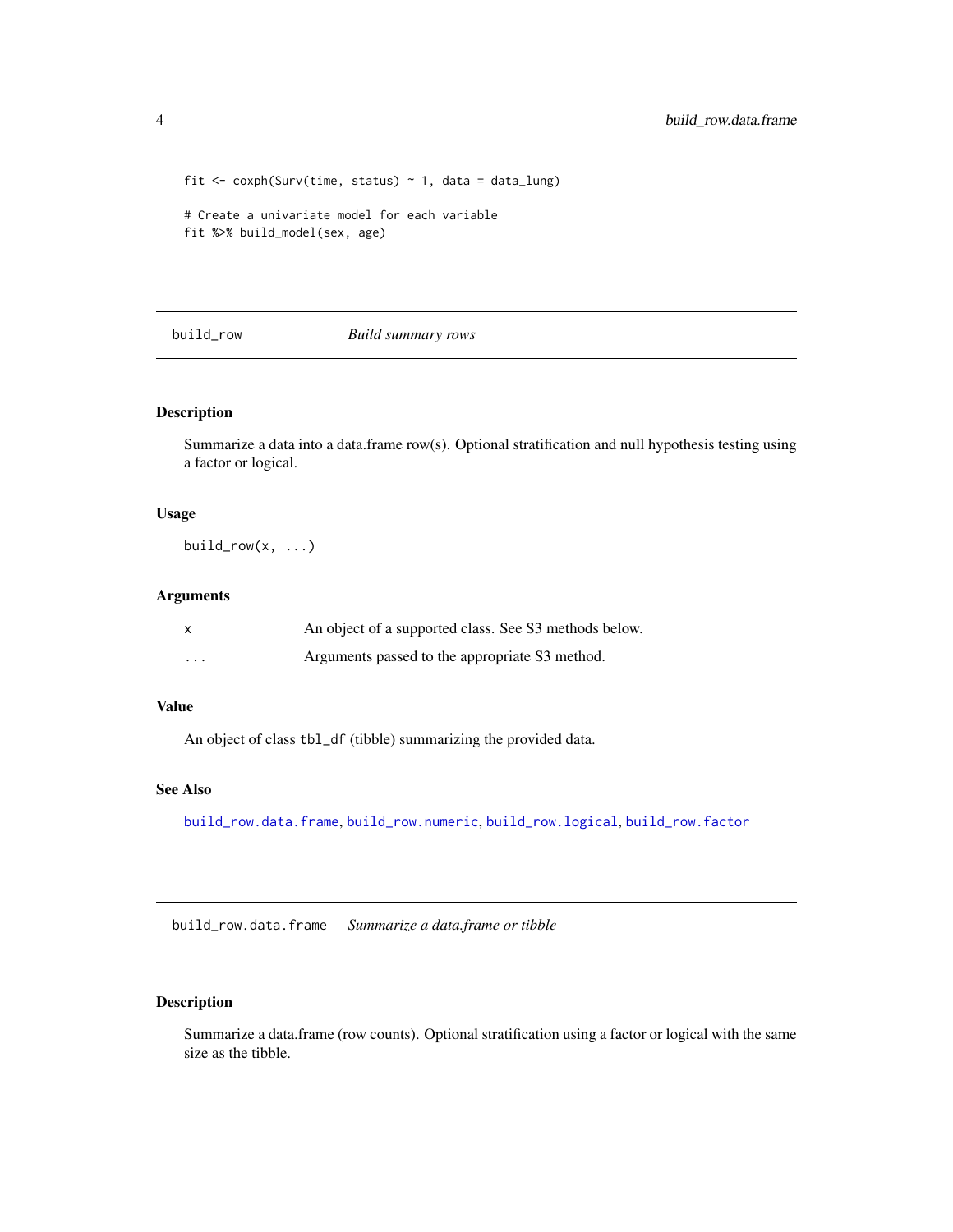## <span id="page-4-0"></span>build\_row.factor 5

#### Usage

```
## S3 method for class 'data.frame'
build_row(
  x,
  y,
  label = "n(<math>\%)</math>"show.missing = FALSE,
  show.test = FALSE,
  percent.sign = TRUE,
  digits = 1,
  ...
\mathcal{L}
```
## Arguments

| $\mathsf{x}$ | An data.frame object. Data to summarize. Must be the same length as y (if<br>specified). |
|--------------|------------------------------------------------------------------------------------------|
| y            | A factor or logical. Optional. Data to stratify x by.                                    |
| label        | A character. Optional. The name of the summarized variable.                              |
| show.missing | A logical. Optional. Append an empty missing data column.                                |
| show.test    | A logical. Optional. Append empty test and statistic columns.                            |
| percent.sign | A logical. Optional. Paste a percentage symbol with each frequency.                      |
| digits       | An integer. Optional. Number of digits to round to.                                      |
| $\ddotsc$    | Miscellaneous options.                                                                   |
|              |                                                                                          |

## Value

An object of class tbl\_df (tibble) summarizing the provided data.

## Examples

```
# Create a "count" row from a data.frame for a factor
build_row(x = datasets::mtcars, y = as.factor(datasets::mtcars$cyl))
```
<span id="page-4-1"></span>build\_row.factor *Summarize factor data*

## Description

Summarize factor data in a tibble. Optional stratification and null hypothesis testing using another factor or logical.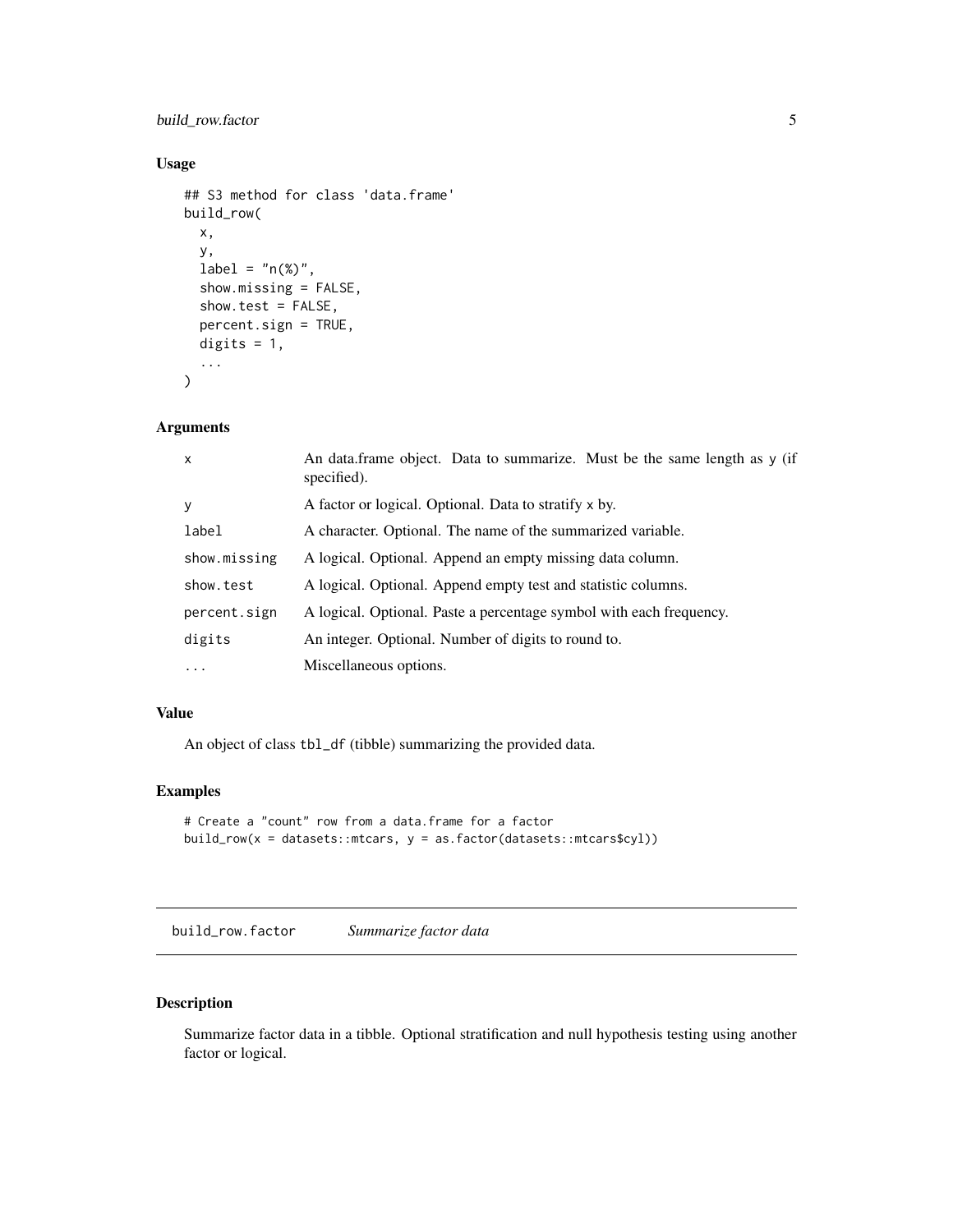## Usage

```
## S3 method for class 'factor'
build_row(
 x,
 y = NA,
 label = "(Unlabeled column)",
 parametric = FALSE,
 na.rm = FALSE,
 append.stat = TRUE,
  show.missing = FALSE,
  show.test = FALSE,
 percent.sign = TRUE,
 digits = 1,
 p.digits = 4,...
)
```
## Arguments

| x            | A factor. Data to summarize. Must be the same length as y (if specified).                                                                                     |
|--------------|---------------------------------------------------------------------------------------------------------------------------------------------------------------|
| y            | A factor or logical. Optional. Data to stratify x by.                                                                                                         |
| label        | A character. Optional. The name of the summarized variable.                                                                                                   |
| parametric   | A logical. Optional. Use parametric tests.                                                                                                                    |
| na.rm        | A logical. Optional. Whether to ignore NA values in frequency calculations. If<br>left unspecified, NA values will be given an explicit level and summarized. |
| append.stat  | A logical. Optional. Append the summary statistic used to the label of the<br>summarized row.                                                                 |
| show.missing | A logical. Optional. Append summary counts of missing data.                                                                                                   |
| show.test    | A logical. Optional. Show the statistical test and test statistic used to determine<br>the <i>p</i> -value.                                                   |
| percent.sign | A logical. Optional. Paste a percentage symbol with each frequency.                                                                                           |
| digits       | An integer. Optional. Number of digits to round to.                                                                                                           |
| p.digits     | An integer. Optional. Number of p-value digits to report.                                                                                                     |
| $\cdots$     | Miscellaneous options.                                                                                                                                        |

## Value

An object of class tbl\_df (tibble) summarizing the provided data.

## See Also

[build\\_row](#page-3-2)

<span id="page-5-0"></span>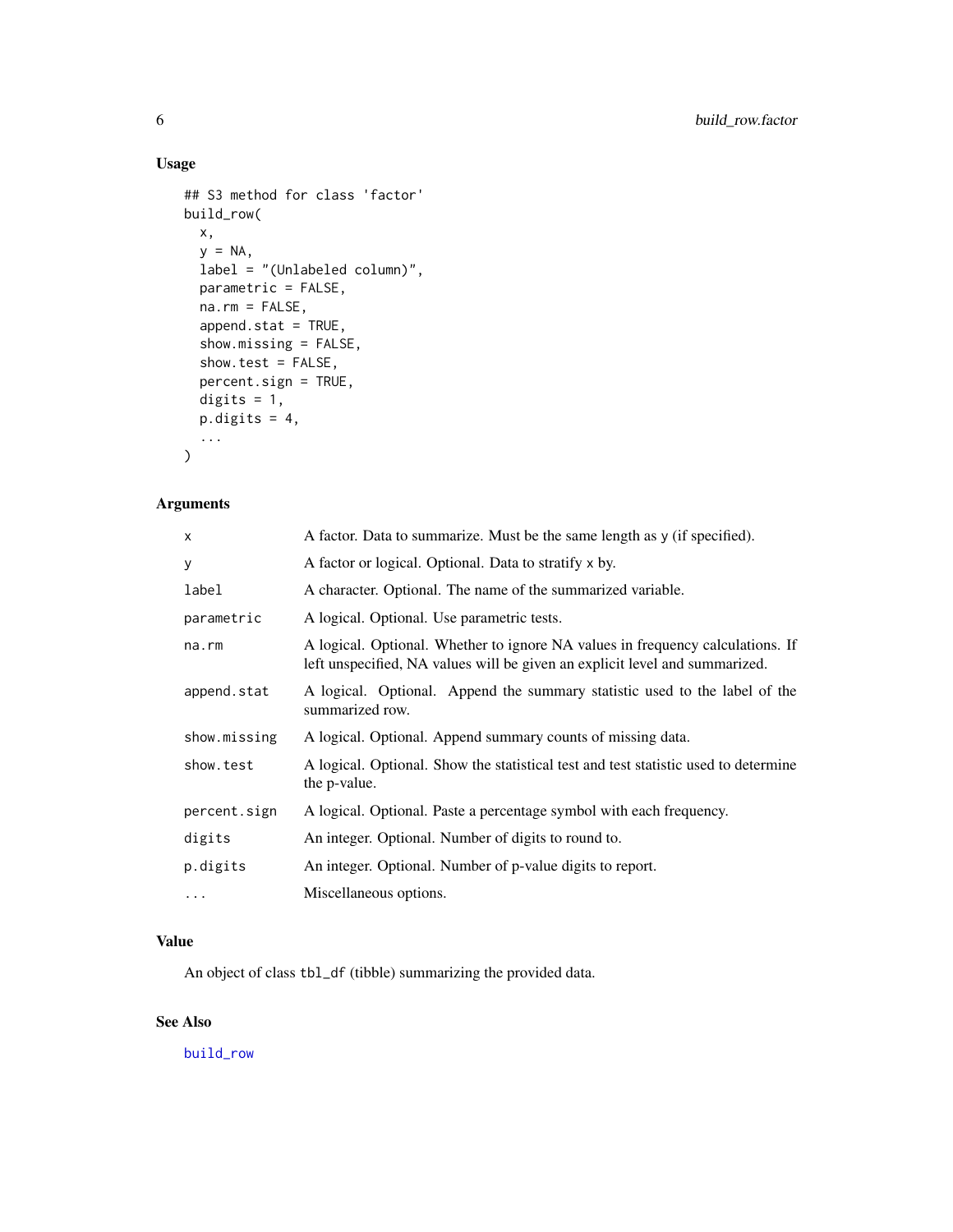## <span id="page-6-0"></span>build\_row.logical 7

#### Examples

```
# Create a row summarizing a factor by a factor
build_row(
x = as.factor(mtcars$carb),
y = as.factor(mtcars$cyl),
label = 'Carb'
\lambda
```
<span id="page-6-1"></span>build\_row.logical *Summarize logical data*

#### Description

Summarize logical data in a tibble. Optional stratification and null hypothesis testing using another factor or logical.

#### Usage

```
## S3 method for class 'logical'
build_row(
  x,
 y = NA,
  label = "(Unlabeled column)",
  inverse = FALSE,
 parametric = FALSE,
 na.rm = FALSE,
  append.stat = TRUE,
  show.missing = FALSE,
  show.test = FALSE,
 percent.sign = TRUE,
 digits = 1,
 p.digits = 4,
  ...
)
```
#### Arguments

| $\mathsf{x}$ | A logical. Data to summarize. Must be the same length as y (if specified).                                                                                    |
|--------------|---------------------------------------------------------------------------------------------------------------------------------------------------------------|
| y            | A factor or logical. Optional. Data to stratify x by.                                                                                                         |
| label        | A character. Optional. The name of the summarized variable.                                                                                                   |
| inverse      | A logical. Optional. Report frequencies of the FALSE values instead.                                                                                          |
| parametric   | A logical. Optional. Use parametric tests.                                                                                                                    |
| $na$ . $rm$  | A logical. Optional. Whether to ignore NA values in frequency calculations. If<br>left unspecified, NA values will be given an explicit level and summarized. |
| append.stat  | A logical. Optional. Append the summary statistic used to the label of the<br>summarized row.                                                                 |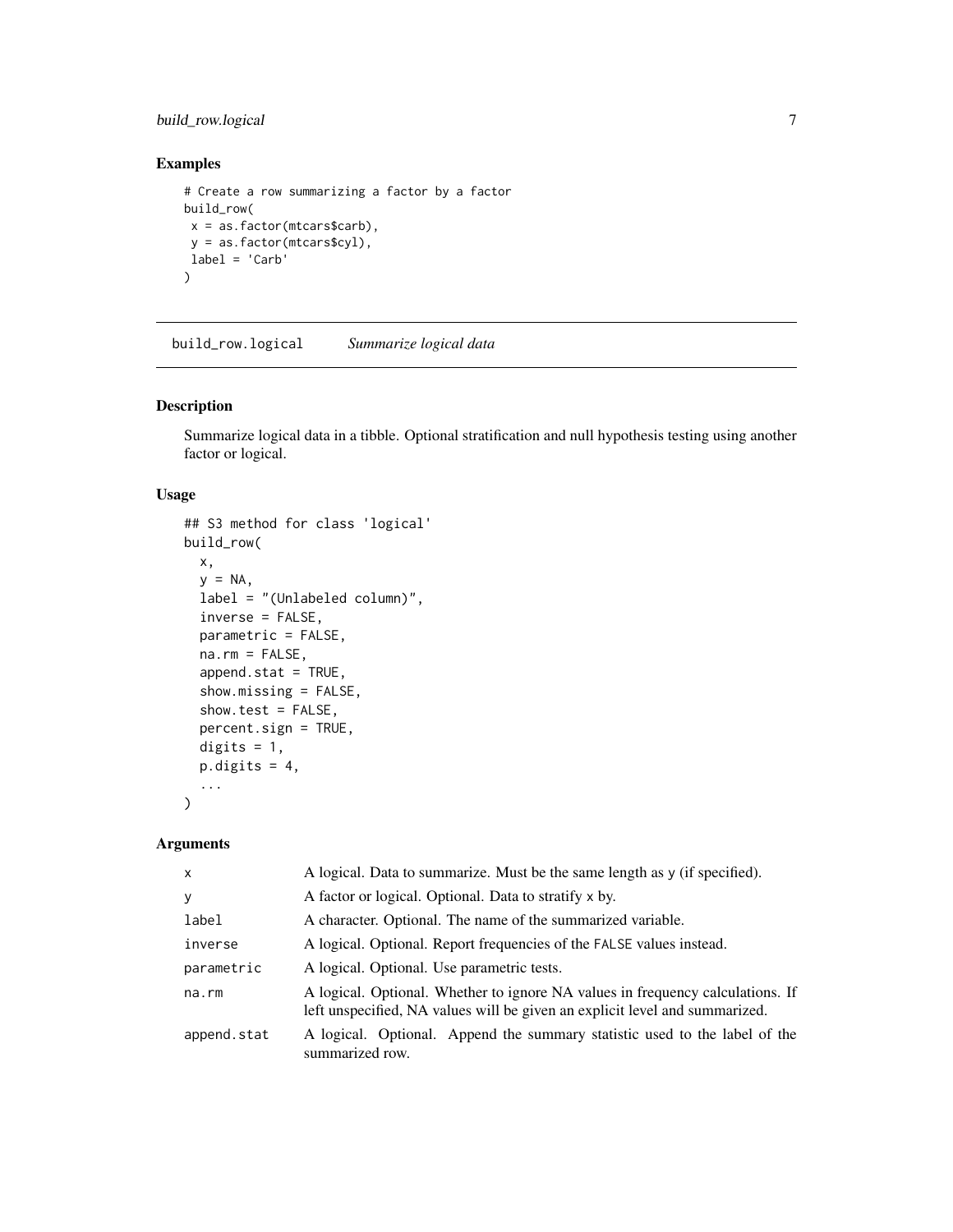<span id="page-7-0"></span>

| show.missing | A logical. Optional. Append summary counts of missing data.                                                 |
|--------------|-------------------------------------------------------------------------------------------------------------|
| show.test    | A logical. Optional. Show the statistical test and test statistic used to determine<br>the <i>p</i> -value. |
| percent.sign | A logical. Optional. Paste a percentage symbol with each frequency.                                         |
| digits       | An integer. Optional. Number of digits to round to.                                                         |
| p.digits     | An integer. Optional. Number of p-value digits to report.                                                   |
| $\cdots$     | Miscellaneous options.                                                                                      |

#### Value

An object of class tbl\_df (tibble) summarizing the provided data.

#### See Also

[build\\_row](#page-3-2)

## Examples

```
# Create a row summarizing a logical by a factor
build_row(
  x = as.logical(datasets::mtcars$vs),
  y = as.factor(datasets::mtcars$cyl),
 label = 'VS'
\mathcal{L}
```
<span id="page-7-1"></span>build\_row.numeric *Summarize numeric data*

#### Description

Summarize numeric data in a tibble. Optional stratification and null hypothesis testing using another factor or logical.

#### Usage

```
## S3 method for class 'numeric'
build_row(
 x,
  y = NA,
  label = "(Unlabeled column)",
  parametric = FALSE,
  append.stat = TRUE,
  show.missing = FALSE,
  show.test = FALSE,
  percent.sign = TRUE,
  digits = 1,
 p.digits = 4,...
\mathcal{E}
```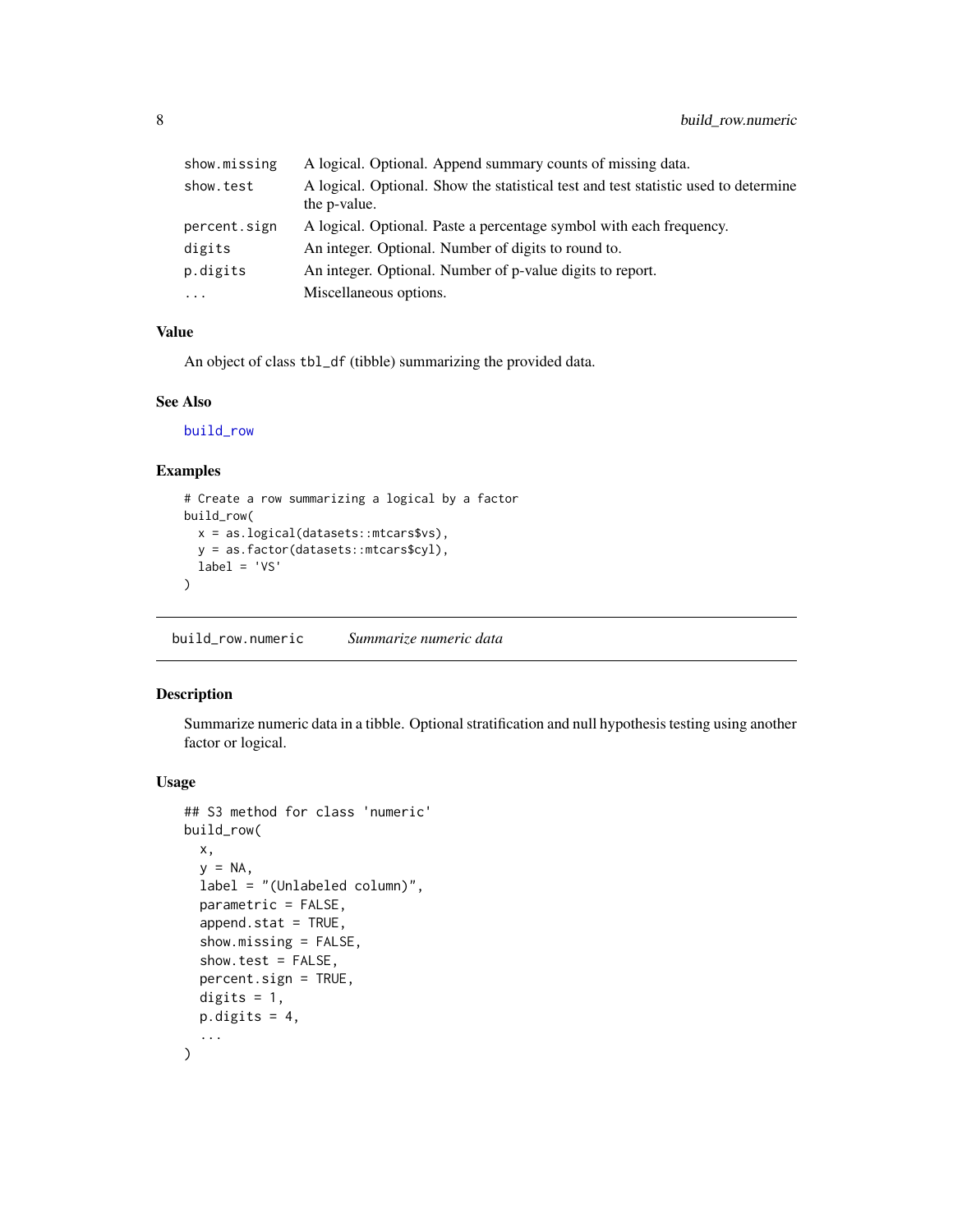## <span id="page-8-0"></span>build\_table 9

#### Arguments

| $\mathsf{x}$ | A numeric. Data to summarize. Must be the same length as y (if specified).                          |
|--------------|-----------------------------------------------------------------------------------------------------|
| У            | A factor or logical. Optional. Data to stratify x by.                                               |
| label        | A character. Optional. The name of the summarized variable.                                         |
| parametric   | A logical. Optional. Use parametric tests.                                                          |
| append.stat  | A logical. Optional. Append the summary statistic used to the label of the<br>summarized row.       |
| show.missing | A logical. Optional. Append summary counts of missing data.                                         |
| show.test    | A logical. Optional. Show the statistical test and test statistic used to determine<br>the p-value. |
| percent.sign | A logical. Optional. Paste a percentage symbol with each frequency.                                 |
| digits       | An integer. Optional. Number of digits to round to.                                                 |
| p.digits     | An integer. Optional. Number of p-value digits to report.                                           |
| .            | Miscellaneous options.                                                                              |

#### Value

An object of class tbl\_df (tibble) summarizing the provided data.

#### See Also

[build\\_row](#page-3-2)

#### Examples

```
# Create a row summarizing a numeric by a factor
build_row(
x = datasets::mtcars$mpg,
y = as.factor(datasets::mtcars$cyl),
label = 'MPG'
)
```
<span id="page-8-1"></span>build\_table *Build summary tables*

## Description

Takes a data or model object and summarizes it into a ready to export, human-readable summary table.

## Usage

build\_table(.object, ...)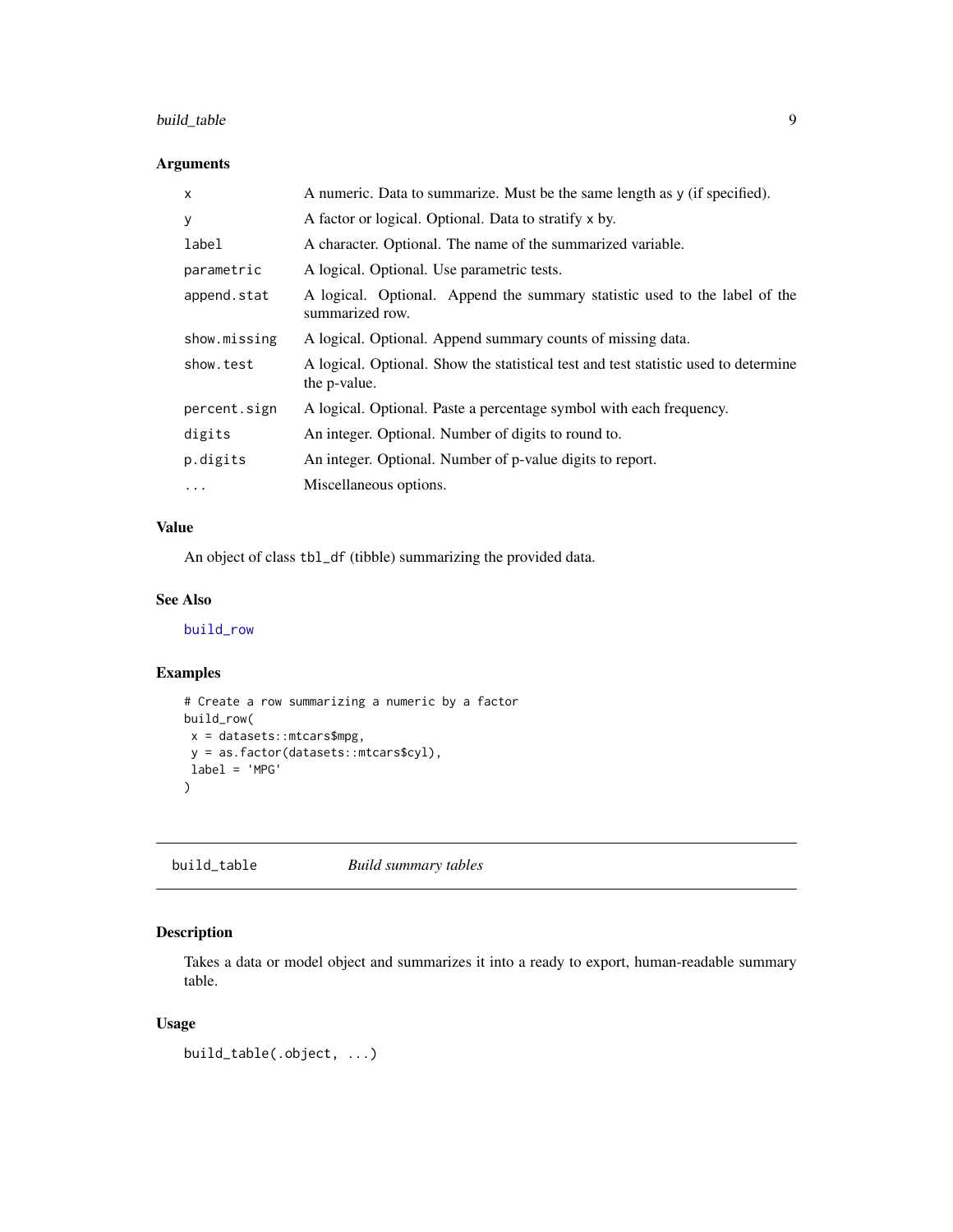#### <span id="page-9-0"></span>Arguments

| .object                 | An object of a supported class. See S3 methods below. |
|-------------------------|-------------------------------------------------------|
| $\cdot$ $\cdot$ $\cdot$ | Arguments passed to the appropriate S3 method.        |

## Value

An object of class tbl\_df (tibble) summarizing the provided object.

## See Also

[build\\_table.data.frame](#page-10-1), [build\\_table.coxph](#page-9-1), [build\\_table.lm](#page-12-1)

<span id="page-9-1"></span>build\_table.coxph *Build summary tables from coxph model objects*

## Description

Takes a Cox PH model object and summarizes it into a ready to export, human-readable summary table.

#### Usage

```
## S3 method for class 'coxph'
build_table(
  .object,
  ...,
  .test = c("LRT", "Wald"),.show.test = FALSE,
  . level = 0.95,.percent.sign = TRUE,
  .digits = 1,
  .p.digits = 4)
```
#### Arguments

| .object       | An object of class coxph.                                                                                                                                                              |
|---------------|----------------------------------------------------------------------------------------------------------------------------------------------------------------------------------------|
| .             | One or more unquoted expressions separated by commas representing columns<br>in the data frame. May be specified using tidyselect helpers. If left empty,<br>all terms are summarized. |
| .test         | A character. The name of the stats:: drop1 test to use with the model.                                                                                                                 |
| .show.test    | A logical. Append a columns for the test and accompanying statistic used to<br>derive the p-value.                                                                                     |
| .level        | A double. The confidence level required.                                                                                                                                               |
| .percent.sign | A logical. Paste a percent symbol after all reported frequencies.                                                                                                                      |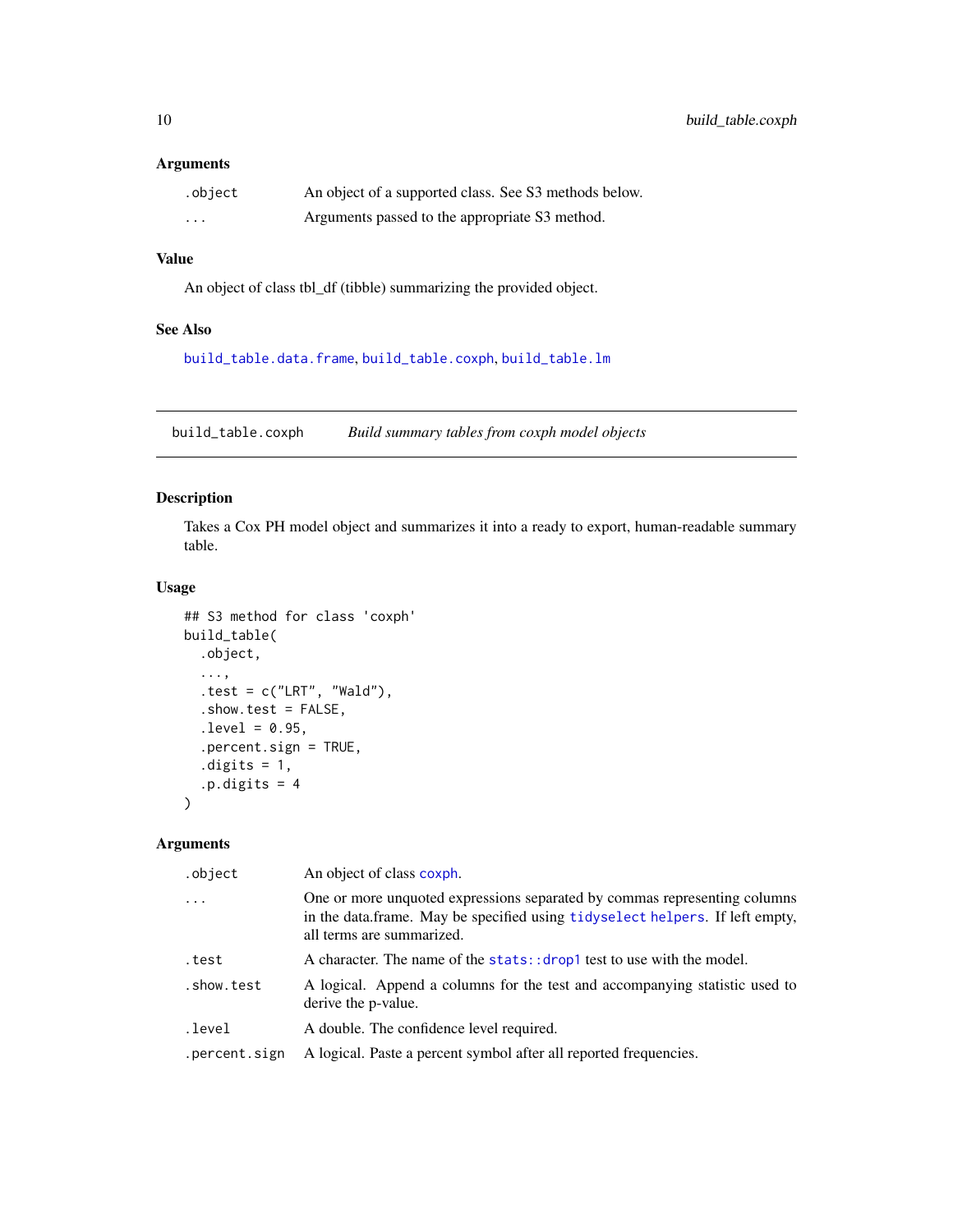<span id="page-10-0"></span>

| .digits   | An integer. The number of digits to round numbers to.                           |
|-----------|---------------------------------------------------------------------------------|
| .p.digits | An integer. The number of p-value digits to report. Note that the p-value still |
|           | rounded to the number of digits specified in . digits.                          |

## Value

An object of class tbl\_df (tibble) summarizing the provided object.

#### See Also

[build\\_table](#page-8-1)

#### Examples

```
library(survival)
library(dplyr)
data_lung <- lung %>%
  mutate_at(vars(inst, status, sex), as.factor) %>%
  mutate(status = case_when(status == 1 ~ 0, status == 2 ~ 1))
fit \leq coxph(Surv(time, status) \sim sex + meal.cal, data = data_lung)
fit %>% build_table(Sex = sex, Calories = meal.cal, .test = 'LRT')
```
<span id="page-10-1"></span>build\_table.data.frame

*Build summary tables from data.frame objects*

#### Description

Takes a data.frame object and summarizes the columns into a ready to export, human-readable summary table. Capable of stratifying data and performing appropriate hypothesis testing.

#### Usage

```
## S3 method for class 'data.frame'
build_table(
  .object,
  ...,
  .by,
  .inverse = FALSE,
  append.stat = TRUE,.parametric = FALSE,
  .show.missing = FALSE,
  .show.test = FALSE,
  .na.rm = TRUE,
  .percent.sign = TRUE,
```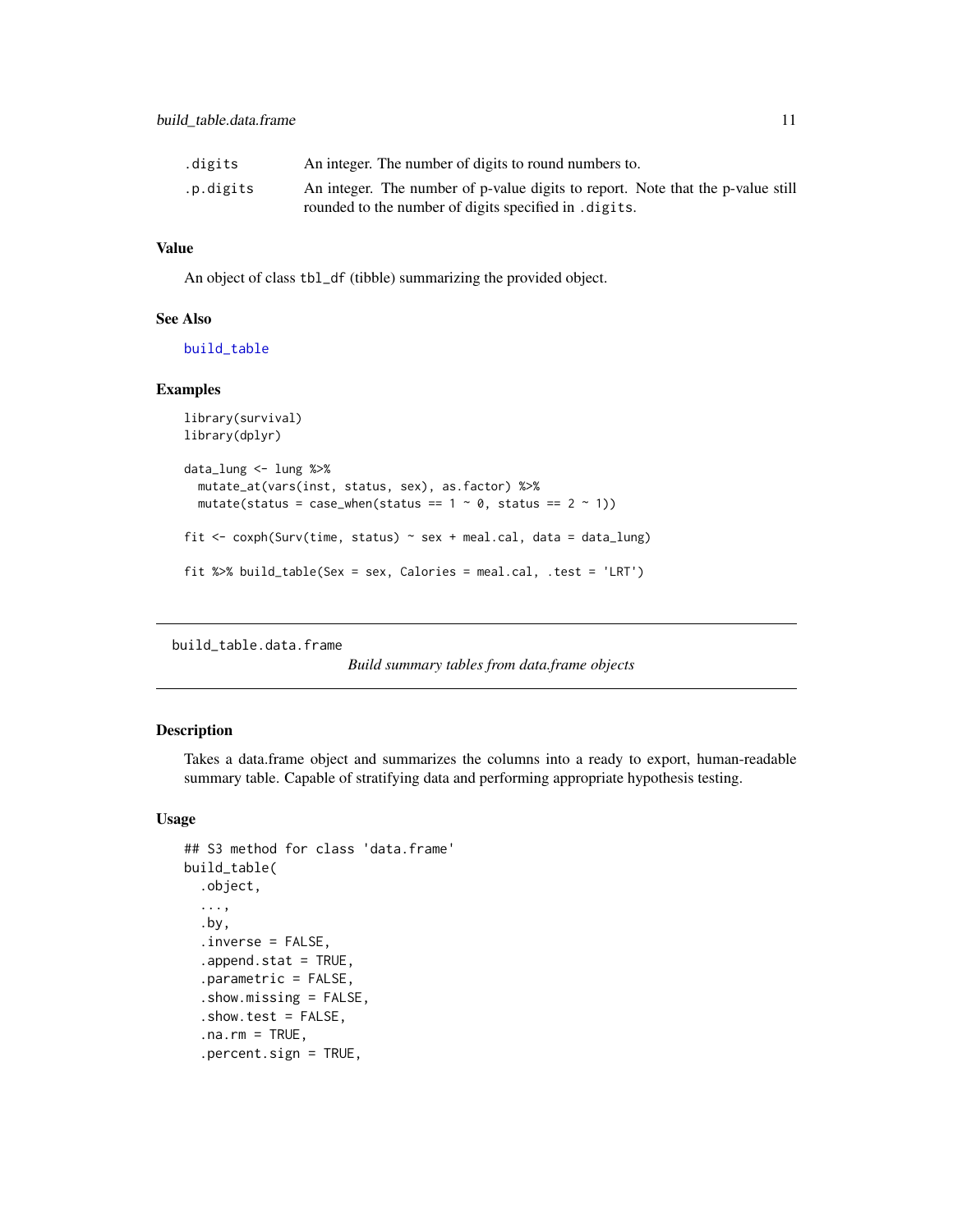```
.digits = 1,.p.digits = 4\overline{)}
```
## Arguments

| .object       | A data.frame.                                                                                                                                                                            |
|---------------|------------------------------------------------------------------------------------------------------------------------------------------------------------------------------------------|
| .             | One or more unquoted expressions separated by commas representing columns<br>in the data.frame. May be specified using tidyselect helpers. If left empty,<br>all columns are summarized. |
| .by           | An unquoted expression. Optional. The data column to stratify the summary by.                                                                                                            |
| .inverse      | A logical. Optional. For logical data, report the frequency of FALSE values<br>instead of the TRUE.                                                                                      |
| .append.stat  | A logical. Optionia. Append the type of summary statistic to the column label.                                                                                                           |
| .parametric   | A logical. Optional. Use parametric testing.                                                                                                                                             |
| .show.missing | A logical. Optional. Append a column listing the frequencies of missing data<br>for each row.                                                                                            |
| .show.test    | A logical. Optional. Append a column containing the test each p-value was<br>derived from.                                                                                               |
| .na.rm        | A logical. Optional. Ignore NA values when calculating frequencies for logical<br>and factor data types.                                                                                 |
| .percent.sign | A logical. Optional. Paste a percent symbol after all reported frequencies.                                                                                                              |
| .digits       | An integer. Optional. The number of digits to round numbers to.                                                                                                                          |
| .p.digits     | An integer. Optional. The number of p-value digits to report.                                                                                                                            |

#### Value

An object of class tbl\_df (tibble) summarizing the provided object.

#### See Also

[build\\_table](#page-8-1)

## Examples

```
# Sample data
df <- data.frame(
  strata = factor(sample(letters[1:3], 1000, replace = TRUE)),
 numeric = sample(1:100, 1000, replace = TRUE),
 numeric2 = sample(1:100, 1000, replace = TRUE),factor = factor(sample(1:5, 1000, replace = TRUE)),logical = sample(c(TRUE,FALSE), 1000, replace = TRUE)
)
# Summarize all columns
build_table(df, .by = strata)
```
<span id="page-11-0"></span>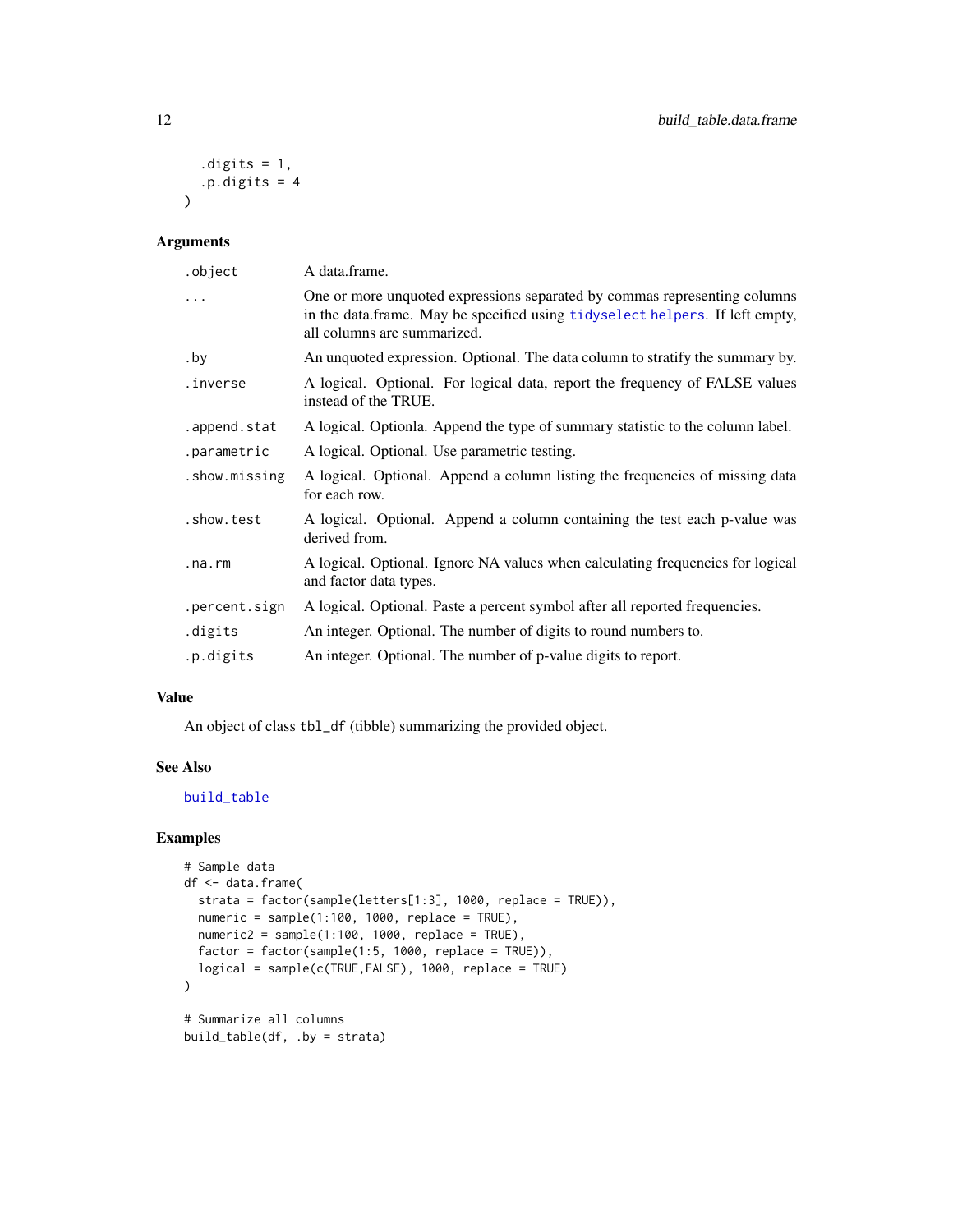```
# Summarize & rename selected columns
build_table(df, Numeric = numeric2, Factor = factor, .by = strata)
```
<span id="page-12-1"></span>build\_table.lm *Build summary tables from lm model objects*

## Description

Takes a linear regression model object and summarizes it into a ready to export, human-readable summary table.

#### Usage

```
## S3 method for class 'lm'
build_table(
  .object,
  ...,
  .test = c("F", "Chisq"),.show.test = FALSE,
  . level = 0.95,.percent.sign = TRUE,
  .digits = 1,
  .p.digits = 4)
```
#### Arguments

| .object       | An object of class 1m.                                                                                                                                                                 |
|---------------|----------------------------------------------------------------------------------------------------------------------------------------------------------------------------------------|
| .             | One or more unquoted expressions separated by commas representing columns<br>in the data.frame. May be specified using tidyselect helpers. If left empty,<br>all terms are summarized. |
| .test         | A character. The name of the stats: : drop1 test to use with the model.                                                                                                                |
| .show.test    | A logical. Append a columns for the test and accompanying statistic used to<br>derive the p-value.                                                                                     |
| .level        | A double. The confidence level required.                                                                                                                                               |
| .percent.sign | A logical. Paste a percent symbol after all reported frequencies.                                                                                                                      |
| .digits       | An integer. The number of digits to round numbers to.                                                                                                                                  |
| .p.digits     | An integer. The number of p-value digits to report. Note that the p-value still<br>rounded to the number of digits specified in . digits.                                              |

#### Value

An object of class tbl\_df (tibble) summarizing the provided object.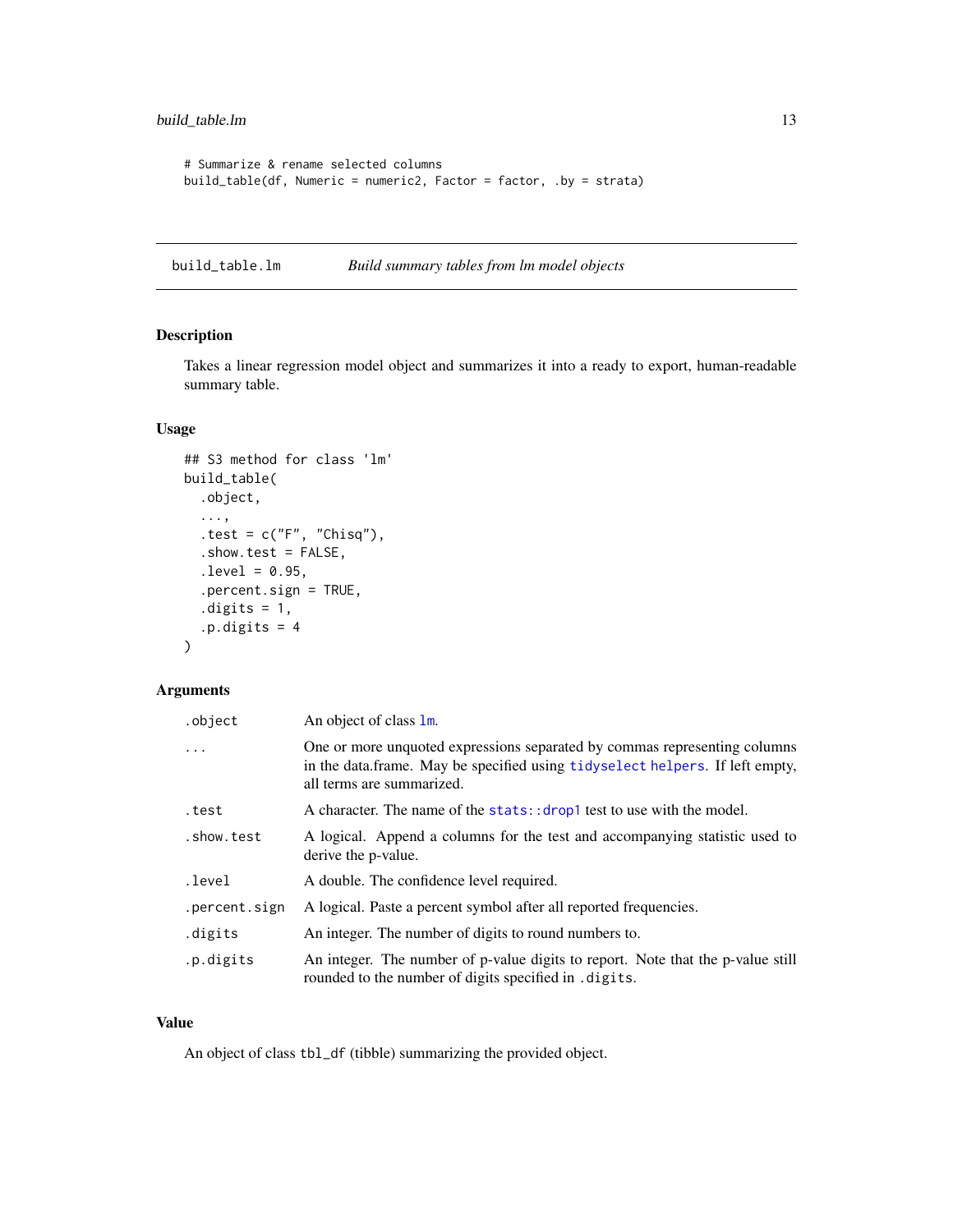## <span id="page-13-0"></span>See Also

[build\\_table](#page-8-1)

## Examples

library(dplyr)

```
data_mtcars <- datasets::mtcars %>%
 mutate_at(vars('vs', 'am'), as.logical) %>%
 mutate_at(vars('gear', 'carb', 'cyl'), as.factor)
```

```
fit \leftarrow lm(mpg \sim vs + drat + cyl, data = data_mtcars)
```
fit %>% build\_table()